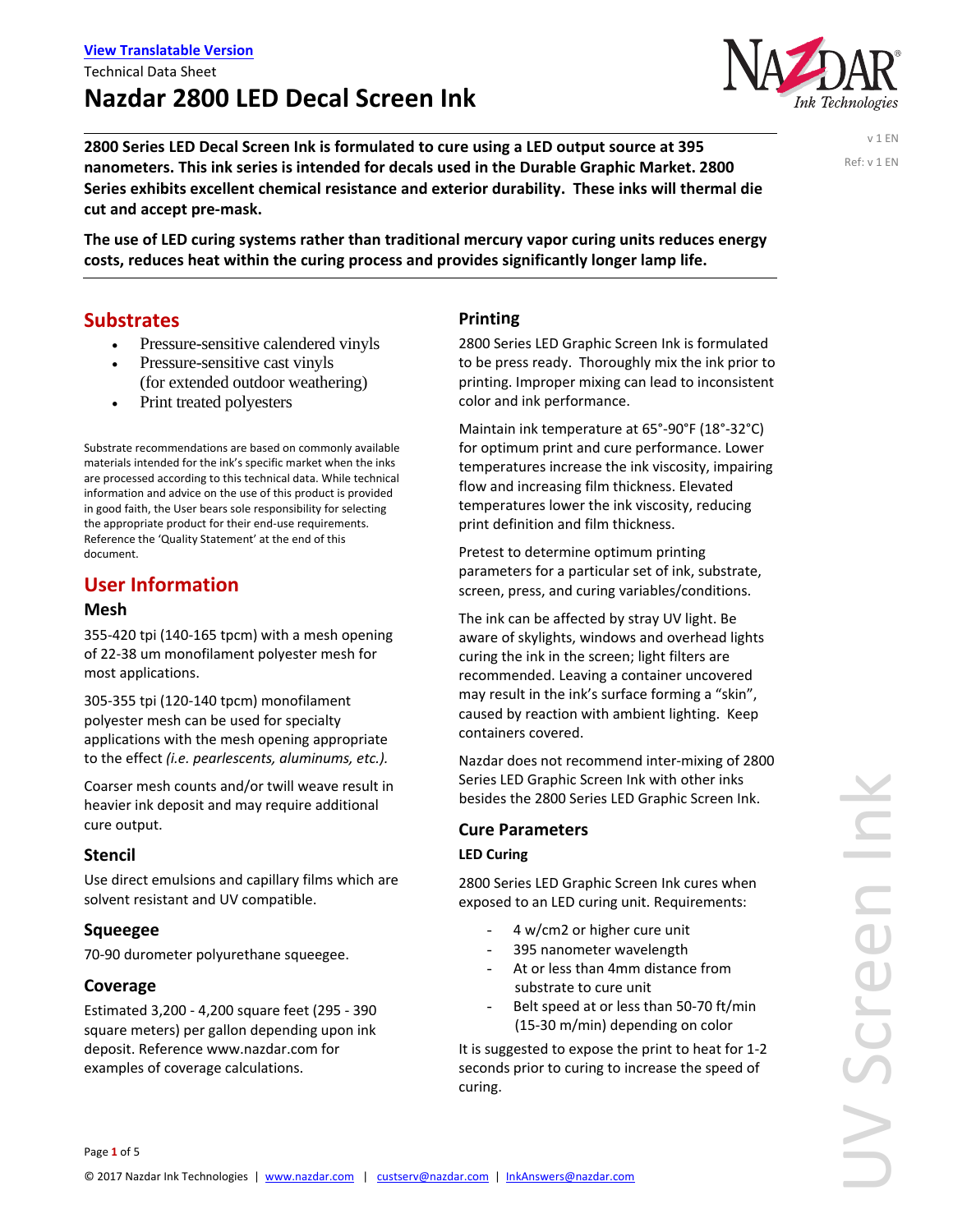## **Nazdar 2800 LED Decal Screen Ink**



v 1 EN Ref: v 1 EN

#### **Mercury Vapor Curing**

The 2800 Series ink cures when exposed to a medium pressure mercury vapor lamp set at 200 watts per inch with millijoules (mJ) and milliwatts (mW) of:

- 90‐100 mJ/cm² @ 600 mW/cm² for (Pantone® Base Colors, Most Standard Printing Colors and Halftone colors
- $100 130$  mJ/cm<sup>2</sup> @ 600 mW/cm<sup>2</sup> for (28178, 28179)

These guidelines are intended only as a starting point for determining cure parameters, which must be determined under actual production conditions."Undercuring" the ink may result in poor adhesion, lower block resistance, and higher residual odor.

## **Clears / Varnishes**

*Mixing Clear:* Use 2836 metallic mixing clear to reduce the density of colors.

*Overprint Clear:* Use 2827 Label Overprint Clear to provide added surface protection and optimum chemical resistance.

*Overprint Clear:* Use 2829 Durable Overprint Clear to provide added surface protection, increase chemical resistance and outdoor durability.

## **Common Performance Additives**

The market specific performance properties of the 2800 Series LED Graphic Screen Ink should be acceptable for most applications without the need for additives. When required, any additives should be thoroughly mixed before each use. Prior to production, test any additive adjustment to the ink. Inks containing additives should not be mixed with other inks.

Example for additives: Ink at 100g with 8% of an additive is calculated as:

100g ink + 8g additive =  $108g$  total

*Reducer:* Use RE306 UV Reducer to reduce the viscosity of these inks. Add up to 5% by weight. Over reduction can reduce print definition, film thickness and adversely affect cure.

*Flexibilizer:* Use RE308 UV Reducer to increase the flexibility of these inks. Add up to 5% by weight. There is no pot life; however, the

addition of RE308 could show a decrease in block resistance.

*Adhesion Promoter:* Use NB80 UV Adhesion Promoter to enhance adhesion. Add up to 5% by weight. Improved adhesion will be demonstrated within 8‐24 hours, with full cross linking in 4‐7 days. Ink mixed with NB80 UV Adhesion Promoter has a 4‐8 hour pot life.

*Gloss / Flattening Powders / Improved Slip:* Use CARE59 Satin Paste to reduce gloss and improve slip. Add up to 10% by weight. CARE59 should be power mixed into 2800 Series ink.

### **Cleanup**

*Screen Wash (Prior to Reclaim):* Use IMS201 Premium Graphic Screen Wash, IMS203 Economy Graphic Screen Wash, or IMS206 Graphic Auto Screen Wash.

*Press Wash (On Press):* Use IMS301 Premium Graphic Press Wash.

## **Storage / Shelf Life**

Store closed containers at temperatures between 65°‐78°F (18°‐25°C). Storing products outside of these recommendations may shorten their shelf life. Ink taken from the press should not be returned to the original container; store separately to avoid contaminating unused ink.

Standard 2800 Series LED Graphic Screen Inks supplied 1 gallon (4 to 5 kilo) containers or smaller are useable for a period of at least 24 months from the date of manufacture. Inks packaged in 5 gallon or greater (20 kilo or greater) containers may have a significantly reduced shelf life. To obtain the official shelf life letter, Contact Nazdar Technical Service at

InkAnswers@nazdar.com or see contact listing at the end of this document.

## **General Information Ink Handling**

Wear gloves and barrier cream to prevent direct skin contact. Safety glasses are suggested in areas where ink may be splashed. If ink does come in contact with skin, wipe ink off with a clean, dry cloth (do not use solvent or reducer). Wash the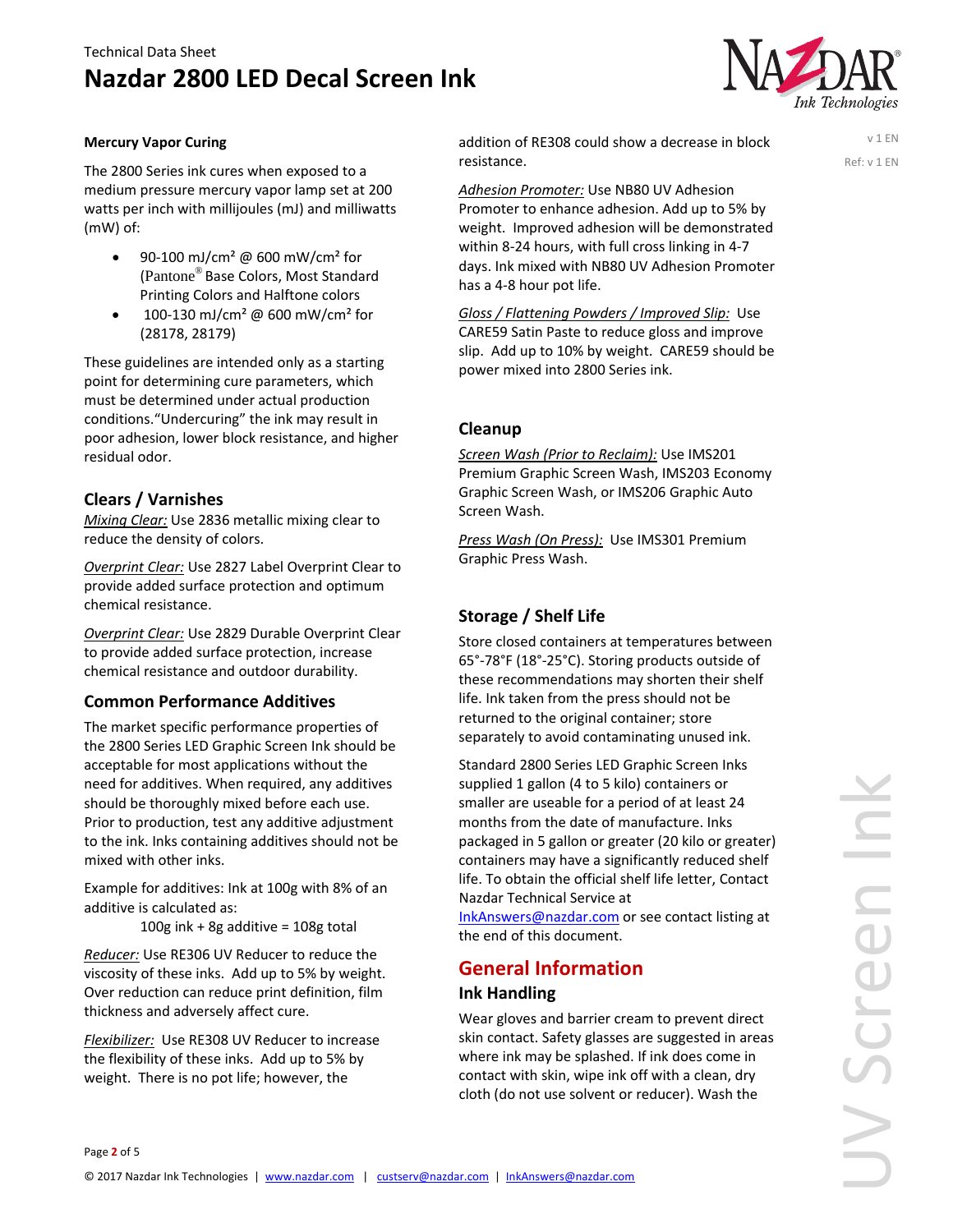# **Nazdar 2800 LED Decal Screen Ink**



v 1 EN Ref: v 1 EN

affected area with soap and water. Consult the applicable Safety Data Sheet (SDS / MSDS) for further instructions and warnings.

This ink series is a one‐part, 100% solids LED‐ curable screen printing ink and does not contain N‐vinyl‐2‐pyrrolidone (trade name V‐Pyrol®).

For assistance on a wide range of important regulatory issues, consult the following Regulatory Compliance Department link at http://www.nazdar.com or contact Nazdar Ink Technologies ‐ World Headquarters (see contact listing at the end of this document).

## **Adhesion Testing**

Even when recommended UV‐LED energy output levels are achieved, it is imperative to check the degree of cure on a **cooled down** print:

- 1. Touch of ink surface the ink surface should be smooth.
- 2. Thumb twist the ink surface should not mar or smudge.
- 3. Scratch surface the ink surface should resist scratching.
- 4. Cross hatch tape test per the ASTM D-3359 method, use a cross hatch tool or a sharp knife to cut through ink film only; then apply 3M #600 clear tape on cut area, rub down, and rip off at a 180 degree angle. Ink should only come off in actual cut areas.

## **Weathering / Outdoor Durability**

At full strength and properly cured, 2800 Series LED Graphic Screen Ink colors are formulated to provide 4 years outdoor durability when mounted vertically in the Central U.S.A. 2800 Series is recommended for durable decals mounted over smooth flat surfaces. (2800 Series is not intended for fleet applications mounted over rough surfaces containing rivets or corrugation).

The use of 2829 Durable Overprint Clear increases outdoor durability by 1 year. (The use of 2827 Label Overprint Clear does not enhance weather durability of the colors, but does provide greater chemical resistance for indoor or shorter term 3 year outdoor decal labels).

Outdoor durability cannot be specified exactly. Slight color change and loss of gloss should be expected. Variables affecting a printed part's durability include:

- Ink film thickness and degree of curing
- Color formulation:
	- o Large amounts of mixing clear or white
	- o Mixing several colors into one match
	- o Mixing a small quantity of any single color
- Substrate type and age
- Mounting angle and directional orientation
- Geographical location
- Degree of air pollution
- Excessive abrasion
- Non‐clear coated prints exhibit more color change and loss of gloss

## **Manufacturer's Product Offering**

Based on information from our raw material suppliers, these ink products are formulated to contain less than 0.06% lead. If exact heavy metal content is required, independent lab analysis is recommended.

## **Halftone Colors**

*Halftone Extender Base* is used to reduce the density of any of the halftone colors.

*Standard Halftone Colors* are formulated with hues and densities common to the graphic industry.

#### **Standard Printing Colors**

Standard Printing Colors have excellent opacity and flow characteristics. These colors are intended to work as supplied.

## **Pantone Matching System® Base Colors**

Pantone Matching System Base Colors are used to simulate the Pantone® Formulation Guide. These inks are press ready, can be used in matches to achieve Pantone color simulations, or let down with mixing clear. ColorStar® Color Management System software uses Pantone Matching System Base Colors to match Pantone colors. Blend formulations are also available at www.nazdar.com using ColorStar On‐Line.

*2800 Series Toner Colors:* Toner colors are formulated to have no white or opaque pigments. This allows the colors to be more vibrant and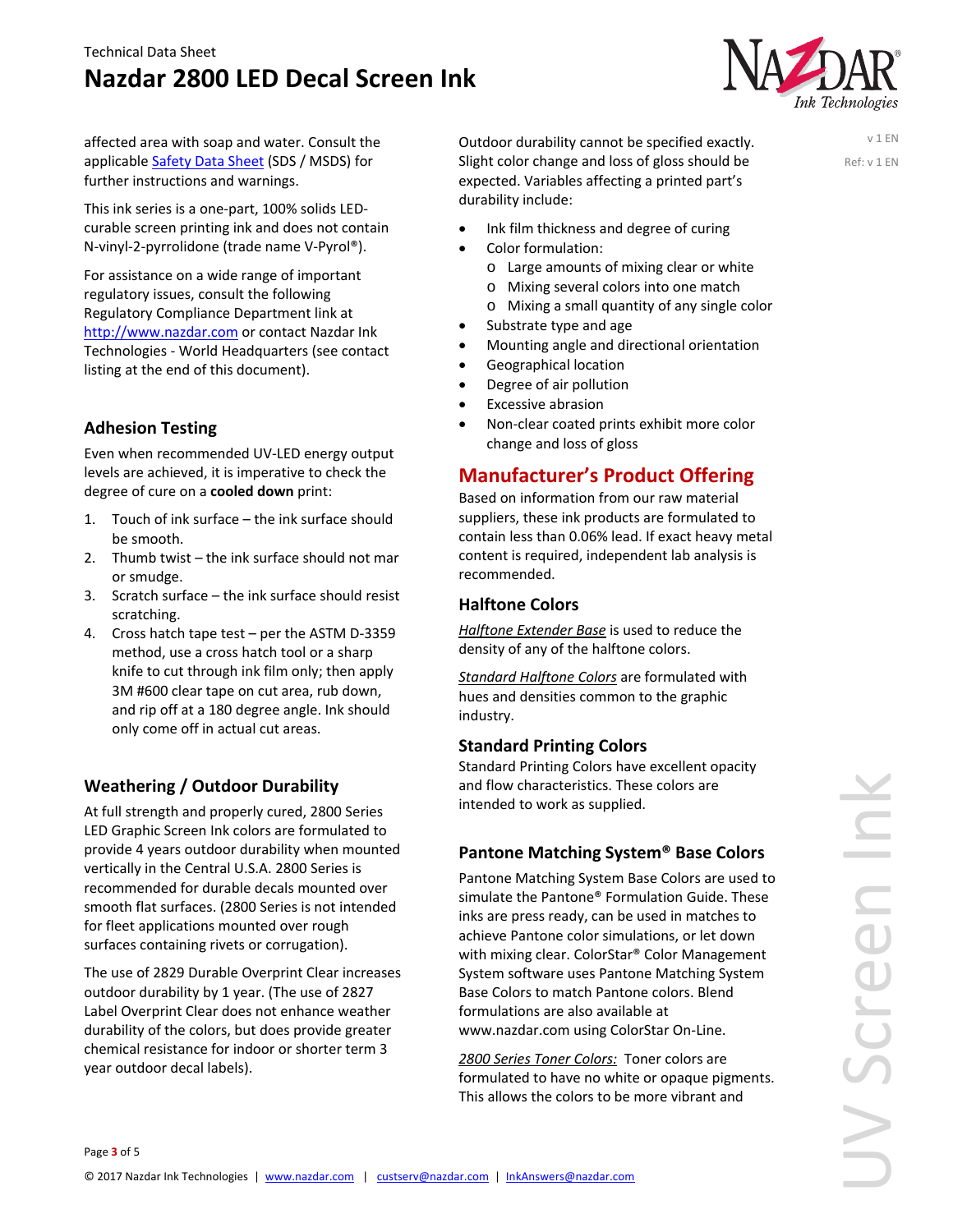# **Nazdar 2800 LED Decal Screen Ink**



v 1 EN Ref: v 1 EN

allows for a better match of intense and darker colors.

## **Special Effect Pigments**

When inks are to be printed with a special effect color, all ink layers must be evaluated for intercoat adhesion before proceeding with the production run. To maximize intercoat adhesion, specialty colors should be printed as late as possible in the print sequence.

Pigments may settle in the container; prior to printing, thoroughly mix the ink.

The following special effect pigments may be added to 2800 Series LED Graphic Screen Ink. Contact Nazdar for the item number(s) and availability of special effect products. Technical Data Sheets for each of the following special effect pigments can be found at

### www.nazdar.com.

*Recommended Aluminum Pigments:* SIPM571 313 Aluminum Paste (Coarse Aluminum)

SIPM606 Aluminum 6600 (Medium Aluminum) SIPM573 2871 Aluminum Pigment (Fine Aluminum)

Using the above recommended aluminums with 2836 metallic mixing clear, will result in a minimum of 1 month shelf life. Using any other aluminum pigments may cause the mixed ink to have shorter shelf life and may affect exterior durability.

*Aluminum Pigment Load:* The maximum recommended aluminum load is 15% in 2836 metallic mixing clear. Mixing aluminum with colors will lower the allowable concentration of metallic in a formulation. The allowable concentration will depend on ink deposit and curing parameters. Care should be taken to ensure proper cure and adhesion.

Exceeding these recommendations may lead to degradation of the ink's overall performance, including flexibility, adhesion, intercoat adhesion and exterior durability.

*Gold and Bronze Powders:* Gold and bronze powders are not recommended due to poor exterior durability. To achieve gold and bronze colors use pearlescent and aluminum pigments. *Pearlescent:* Using Automotive Grade Pearlescent Pigments add up to 20% by weight. SIPI519 9307 SW Gold Auto Grade SIPI520 9520 SW Bronze Auto Grade SIPI536 Card Silver BN001 Pantone® 871c to 877c can be matched in 2800 Series Ink using Automotive Grade Pearlescent Pigments. To achieve extended durability overprint these special colors with 2829 Durable Overprint Clear, starting formulas are available through contacting technical service.

*Interference:* Using Interference Pigments add up to 20% by weight (Refer to Special Effects Color Card). Note: Interference Pigments shift in shade and color with outdoor exposure.

*Multi‐Chromatic:* Using Multi‐Chromatic Pigments add up to 10% by weight (Refer to Special Effects Color Card).

## **Color Card Materials**

The following is a list of available screen printed sample literature representing 2800 Series LED Graphic Screen Ink.

*UV Color Card (CARDUV):* shows the Standard Printing Colors, Pantone Matching System Base Colors, and Halftone Colors.

*Special Effects Color Card (CARDSPL):* shows various special effect pigments mixed with clear.

## **Packaging / Availability**

Contact your Nazdar distributor for product availability and offering.

## **Standard Ink Items**

Standard ink items listed below are inventoried in gallon containers.

Standard Halftone Colors

| <b>Item Number</b> | <b>Color</b>                 |
|--------------------|------------------------------|
| 28120              | Halftone Extender Base (LTR) |
| 28131              | Halftone Cyan (LTR)          |
| 28132              | Halftone Magenta (LTR)       |
| 28133              | Halftone Yellow (LTR)        |
| 28134              | Halftone Black (LTR)         |

UV Screen Ink Ě JV Scree